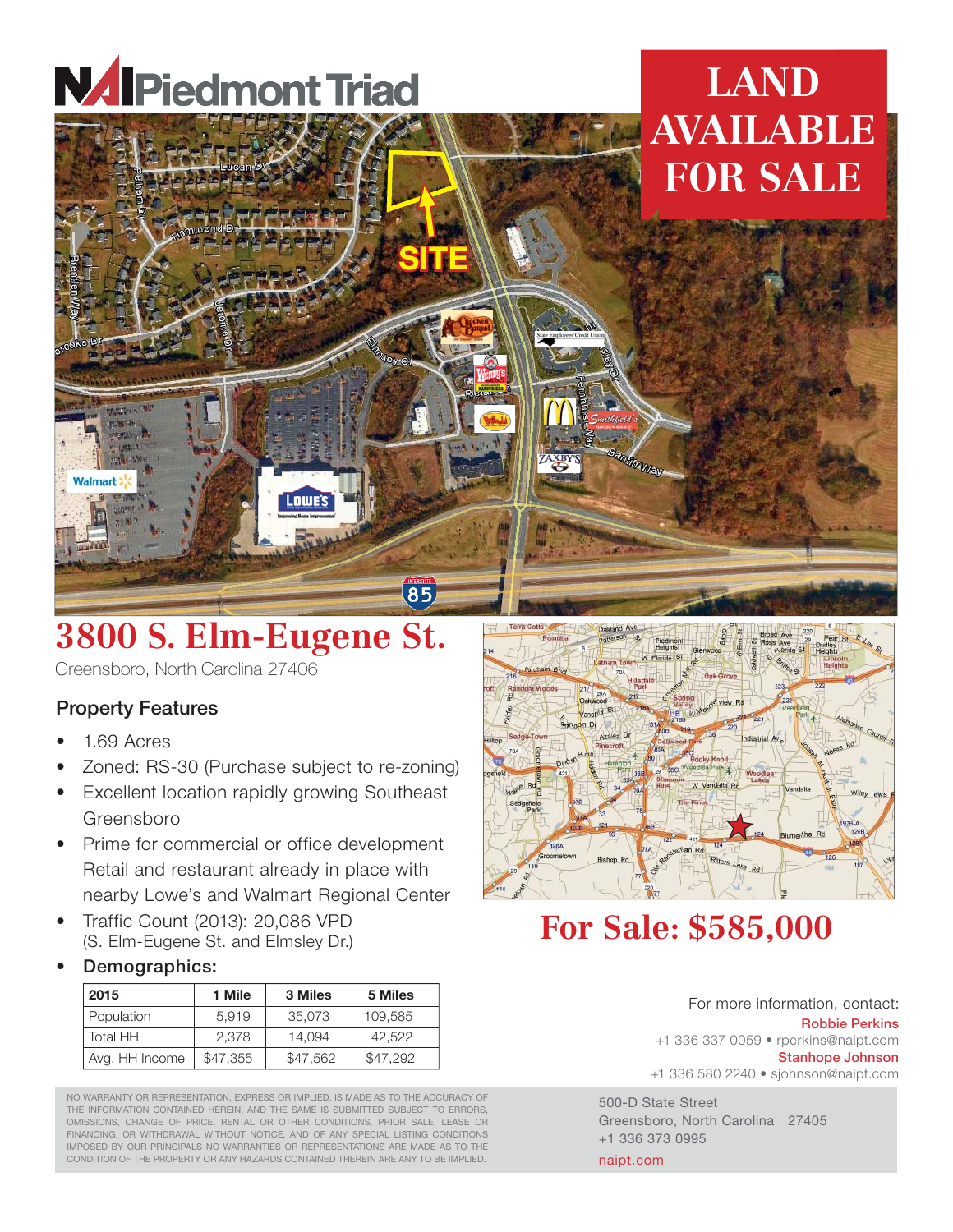

|                                                | MOT FOR RECORDATION                                                                                | SUMMER. TOWNSHIP                       |
|------------------------------------------------|----------------------------------------------------------------------------------------------------|----------------------------------------|
| NO. MOCK<br>TION ___ MAP<br><b>SUBDIVISION</b> | SURVEY FOR GUY D. GULLICK OF<br>LYNN G. GULLICK                                                    | GUILPORD COUNTY<br><b>TAX MAP DATA</b> |
|                                                | ADDRESS: 3800 S. ELM-EUGENE ST., GREENSBORO, MC 9-831-624-16                                       |                                        |
| <b>TBOOK</b> _____PO.<br>D BOOK 5567 PO. 31    | William L. Knight, Jr. P.L.S.<br>603 N. GREENE ST., GREENSBORO, N.C. 27401<br><b>GRAPHIC SCALE</b> | DATE 01-07-03<br><b>REVISED:</b>       |